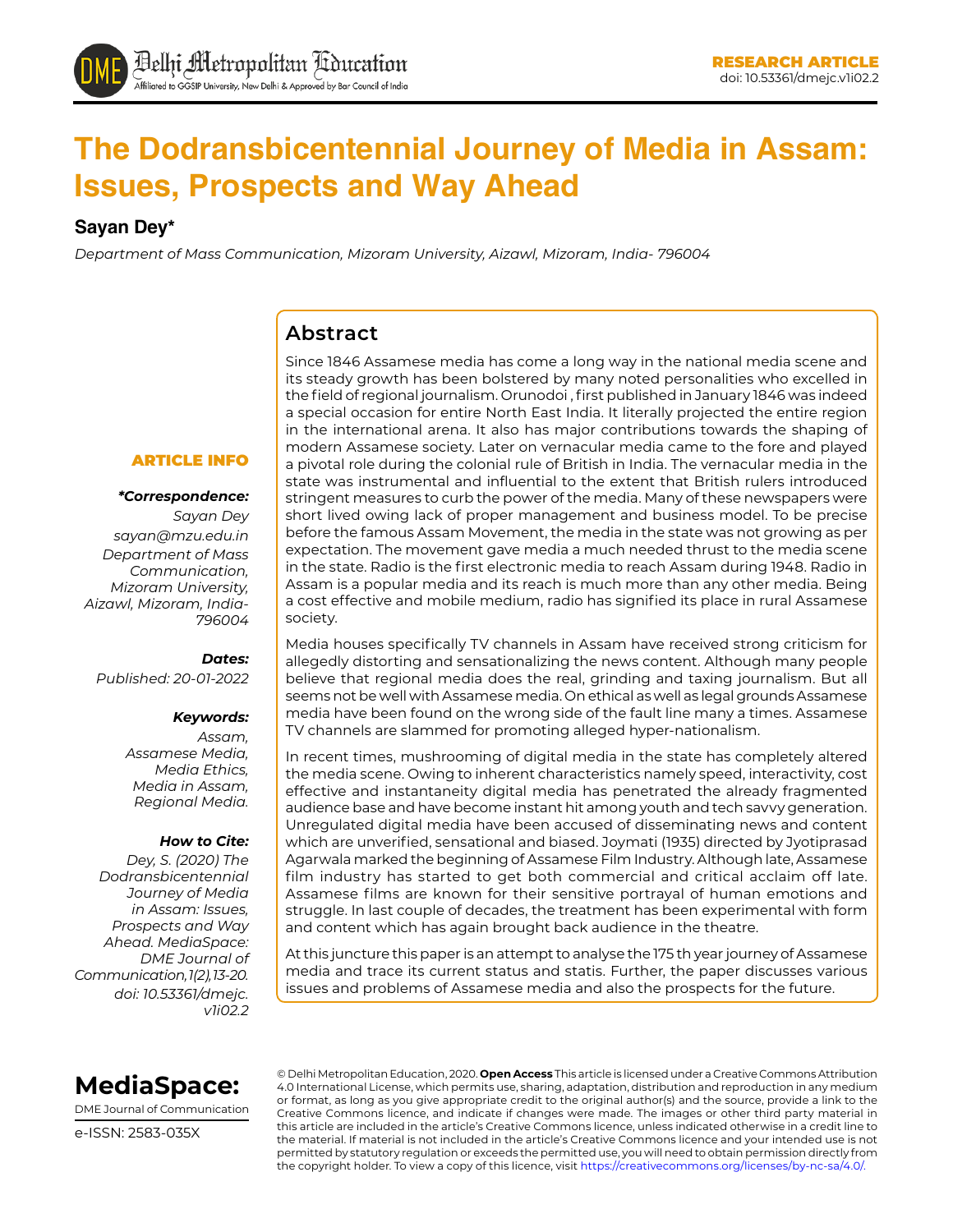## **Introduction**

Media are foremost pillars of a democratized society as they provide an effective platform for exchange of information thereby facilitating public opinion. Media are the vehicles of information, education and entertainment which provide a mirror to the world outside. Although media have undergone multifold changes in the second half of the 20<sup>th</sup> century and more so in the initial quarter of the current century still it remain as an important entity in strengthening democracy and shaping up a modern society.

Assam largely remained an independent dominion and lesser known territory for a long time till Ahoms landed on it in the 12 the Century CE. Ahoms, who migrated from upper Burma, now Myanmar, is an offshoot of 'Shan Tribe'. The Ahoms ruled Assam for over 600 years and resisted Mughal invasion several times. In 1826, with the signing of Yandaboo Treaty, Assam came under British dominion.

Literature bears mirror to the society in specific and nation in general, in the realms of culture. In case of India, rich linguistic variations and sheer marvel of litterateurs were instrumental towards spreading ideas of national awakening and the right of freedom. In addition, the freedom movement also significantly impacted the trends in literature during colonial era. Works of Iqbal and Rabindranath Tagore, writings of Bhagat Singh and Savarkar novels of Prem Chand and Bankimchandra, among many others greatly influenced the scale of freedom struggle and mobilised the masses to fight for their 'birth right', as proposed by Tilak.Even Mahatma Gandhi rejuvenated his quest for freedom drawing influence from famous 'Ekla Chalo Re' penned by Tagore. In Assam, many such literary luminaries carried forward the spirit of Indian freedom struggle through their writings, be it prose or poetry, drama and speeches.Literary stalwarts like Jyotiprakash, Hiteswar Barbarua, Rajnikanta Bordoloi, Jyotiprasad Agarwala wrote to inspire Assamese masses to unitedly revolt against the colonial rulers. The women writers like Chandra Prabha Saikiani, Puspalata Das, Usha Barthakur among others were also equally vocal for the Indian independence.

In Assam, the gateway state of North East India, media made it presence felt in the last decade of the first half of  $19<sup>th</sup>$  century through the coming up of *'Orunodoi'*, a magazine in Assamese. The magazine was jointly published by three American Baptist Missionaries namely Dr. Nathan Brown, Miles Bronson and Oliver T Cutter at Sibsagar, Assam in 1846. The name which translates as 'sunrise' was indeed a sunrise era in Assamese media and immensely contributed towards the development of state's literature providing a platform for native litterateurs.

Although 'Orunodoi' was out of publication by 1879 but it had provided the much needed impetus for days to come. Following the footsteps of 'Orunodoi', many other newspapers, periodicals and magazines made their way into the public but many of them got shelved in quick succession. However, 'Orunodoi' remains a landmark as it is credited as being the first vernacular media venture of the state.

Compared to other parts of Indian nation, electronic media came late in North East India and even its growth was sluggish. The first radio station in Assam was established in 1948 with efforts the then Chief Minister Gopinath Bordoloi (Online Sivasagar). Assam listened to its first news bulletin in Assamese only in 1957. Today Assam has the most number of AIR stations and private FM channels among all the North Eastern states. The primary language used by these stations is Assamese with a few dedicated stations and slots for other linguistic groups concentrated in specific pockets of the state.

Assam as well as North East got its first taste of audio-visual medium on November 19, 1982 with a TV station at Guwahati (Saikia, 2019). Assam had to wait till 2004 for having its first private satellite channel as NE TV. But the heydays of Assamese TV industry only arrived after 2010 with a number of private TV channels coming into existence.

In recent times, mushrooming of digital media in the state has completely altered the media scene. Owing to inherent characteristics namely speed, interactivity, cost effective and instantaneity digital media has penetrated the already fragmented audience base and have become instant hit among youth and tech savvy generation. Unregulated digital media have been accused of disseminating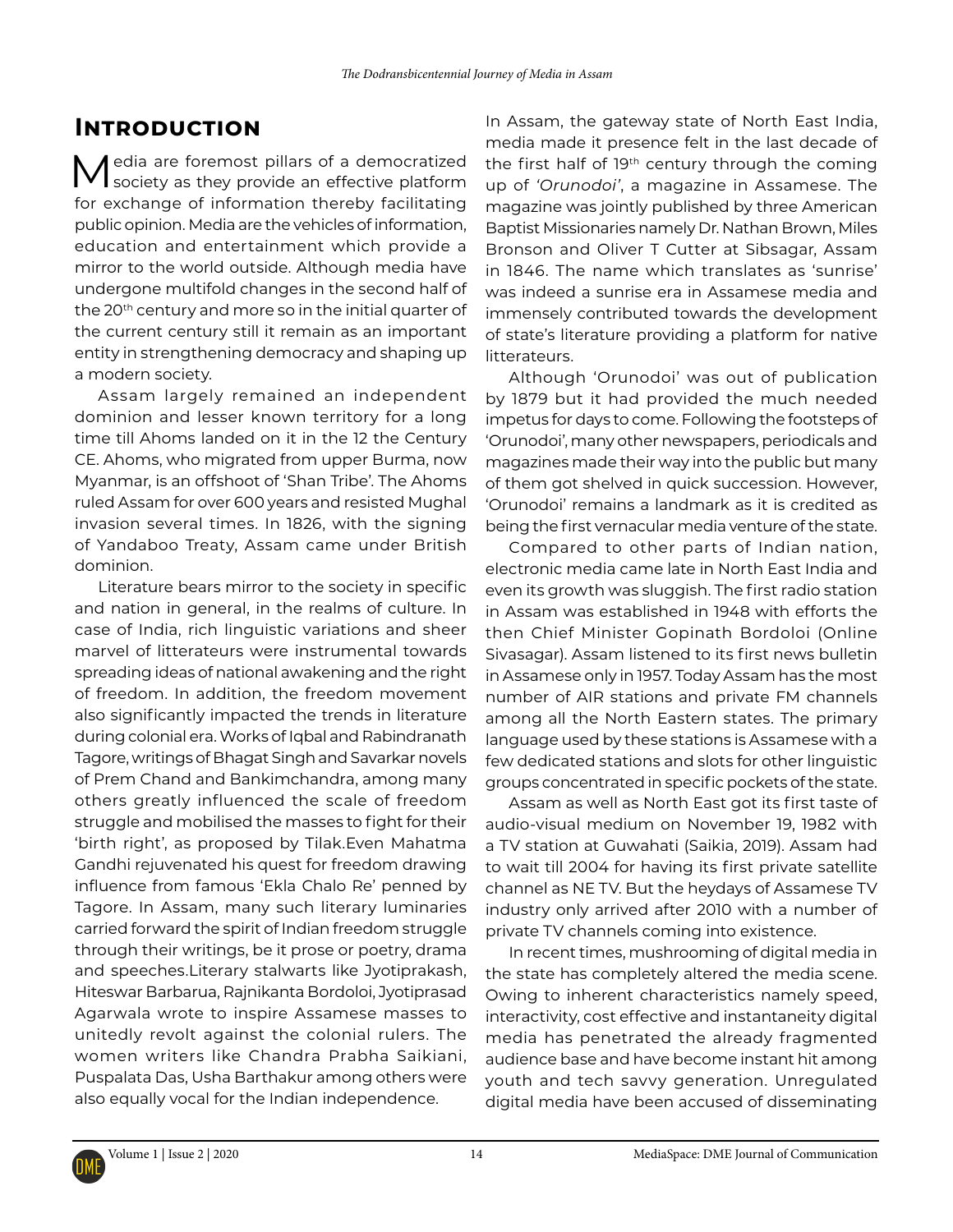news and content which are unverified, sensational and biased.

Joymati (1935) directed by Jyotiprasad Agarwala marked the beginning of Assamese Film Industry. Although late, Assamese film industry has started to get both commercial and critical acclaim off late. Assamese films are known for their sensitive portrayal of human emotions and struggle. In last couple of decades, the treatment has been experimental with form and content which has again brought back audience in the theatre.

With time, media has undergone manifold changes and Assamese media industry has not been untouched either. With the cut throat competition among various media formats, content segregations and presentation techniques have underwent sea change. The race foe circulation and TRP has led to a never ending debate with regard to deteriorating quality of media content especially news. These have brought in a plethora of ethical issues too in Assamese media discourses.

At this juncture this paper is an attempt to historically analyse the 175<sup>th</sup> year journey of Assamese media and trace its current status and statis. Further, the paper discusses various issues and problems with regards to Assamese media and also the prospects for the future.

# **Objectives**

- To record the journey of various media in the state of Assam
- To examine the present status of various media in the state of Assam
- To investigate various issues pertaining to media in Assam

## **Methodology**

The present study employs a mixed method comprising of a historical analysis of media in Assam followed by a descriptive analysis of issues pertaining to it. The paper deals in detailed, descriptive and analytic approaches towards the objectives under discussion. For this purpose secondary data sources like journals, articles, reports will be consulted in addition qualitative interpretation of the data available.

## **Discussion**

### **'Orunodoi'- The 'Sunrise' Moment of Assamese Media**

Following the footsteps of their contemporaries at Serampore, American Baptist Missionaries started a printing press in 1840 at Sibsagar in Assam. The printing set up was primarily for disseminating religious gospel and later on it also gave birth to first Assamese magazine 'Orunodoi' in 1846. In no time the vernacular magazine became quite popular among masses owing to its attractive presentation of contents. The magazine was primarily themed on science, religion and general intelligence. The magazine copied wood-cuts engravings from Illustrated London News. During 1867-68, the magazine subscription touched 700 which is a grand feat in the context of socio-political perspectives of that time. It left such an impression on the readers that any newspaper delivered at that was called as 'Orunodoi' by the village people. Curtains came down on 'Orunodoi' with Mission Press getting sold in 1882.

### *Other Major Print Ventures of Preindependence Era*

*Asambilasini* was a religious newspaper started in 1871 by the Dharmapraksh Press in Majuli. The publication came to a halt in 1883. *Asam-Mihir* is credited as the first newspaper in Assam with weekly periodicity. It started in 1872 at Guwahati under the aegis of Chidananda Press. Initially the language of publication was Bengali and later it became bi-lingual with addition of English language. The newspaper was shelved in 1873 only, one year after its inception. *Asam Darpana* was also a short lived monthly magazine started in 1874-75 in Darrang in Assam.

*Goalpara Hitasadhini* was a weekly newspaper in Bengali language, and it was started in 1876 in Goalpara in Assam. It publication ceased to exist by 1878. *Asam Dipaka* (1876) was another short lived monthly magazine published by the Dharmaprakash Press. It stopped publication in 1877. *Chandrodaya*, a vernacular monthly journal was published by Chidananda Press in 1876 from

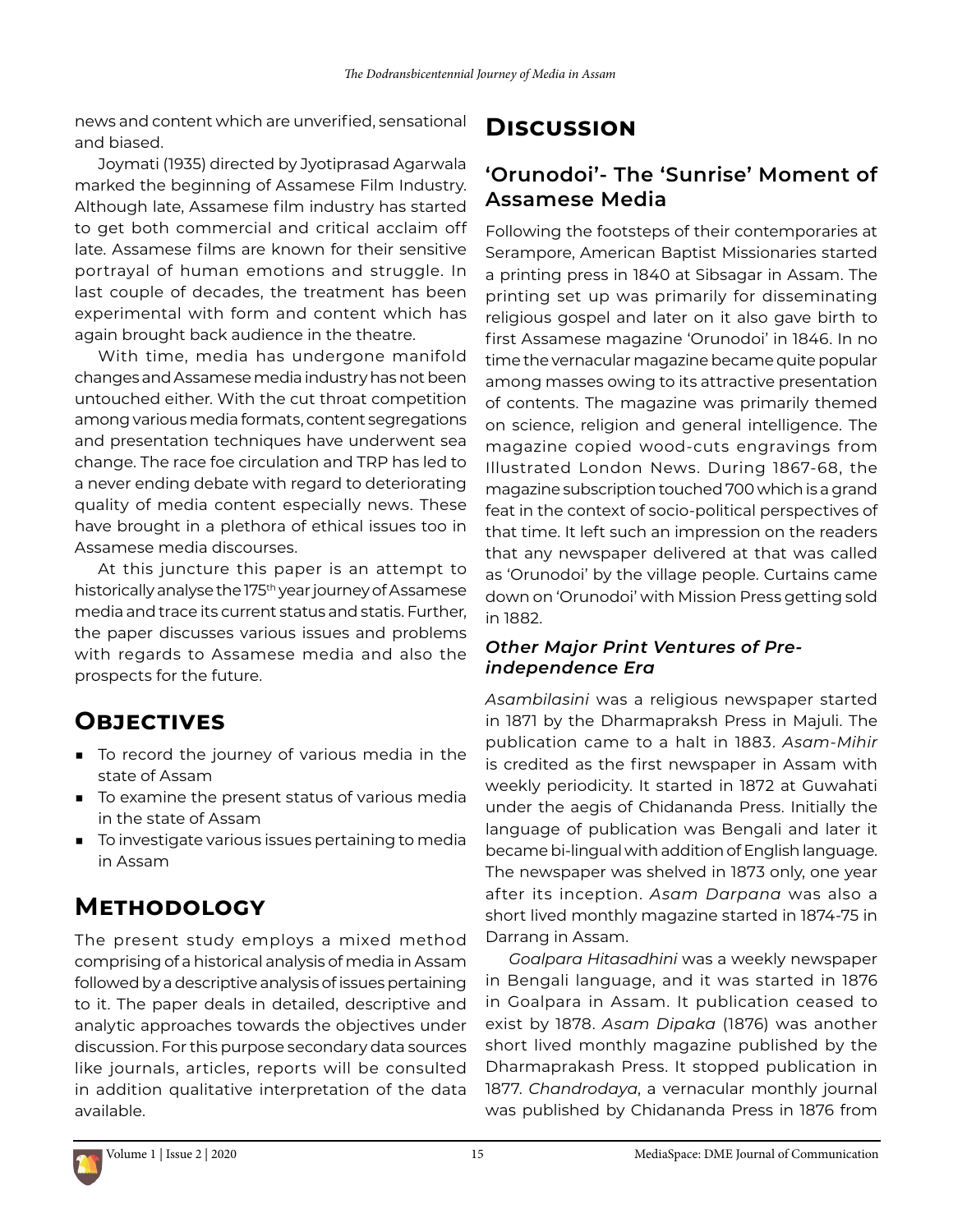Guwahati (then Gauhati). Assam News was a bi-lingual weekly newspaper in Assamese and English languages established in 1882 at Gauhati. The newspaper achieved a subscription of 900 in no time but saw a sharp decline in following years with the publication ceasing in 1885.

Gunabhiram Barua started a vernacular monthly magazine *Asam Bandhu* in 1885. The magazine consisted of well written articles themed on literature, science and arts. It also contained a series of articles under the banner of *Assam-past and present.* The series remained incomplete as the magazine was shelved because of little profit. *Mau*, a monthly journal on literature appeared in 1886 and got wrapped up in the same year owing to meager subscription. The journal editor was Babu Har Narayan Bara.

*Asam Tara* was a vernacular monthly newspaper paper themed on literature, history and religion published by Dharmapraksh Press. It started publication in 1888 but got shelved by 1890. A group of Assamese students studying in Calcutta started *Bijuli*, a monthly magazine in Assamese in 1890 but was off in within next three years. It had published a number of appealing articles on Muhammadan invasion in Assam.

At that point in time many newspapers were printed in Calcutta because of two reasons. Calcutta was administrative and business hub of Bengal Province of which Assam was a part. Secondly, Calcutta was one of the first seats of journalism in India and it had a number of print setups for aspiring newspaper owner. It is pertinent to mention that although 'Orunodoi' inspired a number of print ventures in the state of Assam but most of them were out of circulation in short period of time. The factors associated with quick curtains on newspapers and journals were dwindling subscription, strict Press Laws imposed by British, lack of finances and support among others.

### *Few Lasting Print Ventures from That Era*

Jonaki, a monthly journal came into existence in 1889 which is still in circulation even today. It was initiated by a group of students studying in Calcutta. The magazine houses various subject matters including science and history. Jonaki marked an unprecedented growth in Assamese literature and

many scholars term 'Jonaki Era' as a golden period in Assamese literature. The journal published many of the path-breaking literary works and gave birth to future litterateurs. Assam was a weekly newspaper primarily written in Assamese with occasional articles in English. It started in 1894 and is still in circulation. The Times of Assam, a weekly newspaper in English language came into existence in 1895 under the aegis of Radhanath Press in Dibrugarh. It is still in circulation but with moderate profit.

### *Current Status of Print Media in Assam*

Today, Assamese Print Media has emerged as one of the leading vernacular print media industries in the country and undoubtedly one of the frontrunners among North Eastern states. Today there more than 800 registered newspapers in the state as reported by RNI. The Assam Tribune founded in 1939 is the largest selling English Newspaper in the state with over seven Lakh daily circulations. It is also widely read in neighbouring states of Meghalaya and Arunachal Pradesh. At present more than 30 daily newspapers in Assamese, Bengali, Hindi and English are published. Many of the newspapers namely Dainik Janambhumi, Dainik Asam has multicity editions like the big national newspapers. National newspapers like The Telegraph, TOI have Guwahati edition which caters to regional interest of the Assamese readers (Buragohain and Alam). In addition there are number of Bengali newspapers published primarily from Barak Valley, Assam which serve the interests of Bengali speaking community there. Prominent among them are Bartalipi, Samoyik Prasanga, Dainik Jugasankha etc. There are a number of Hindi dailies published in Assam which reaches the Hindi speaking masses of the state. Mention worthy among them is *Purvanchal Prahari, Pratah Khabar, Dainik Purvodaya* etc.

The domain of magazines is also rich in the state of Assam with a number general interest as well as specialized magazines targeting specific readers. Although the market is primarily dominated by Assamese language magazines but there are a few English language magazines that are also published. Popular Assamese magazines are Gariyashi, Prantik, Natun Padatik, Satsori etc. Some of the women centric magazines are Nandini, Priyo Sakhi, Xa-Parivar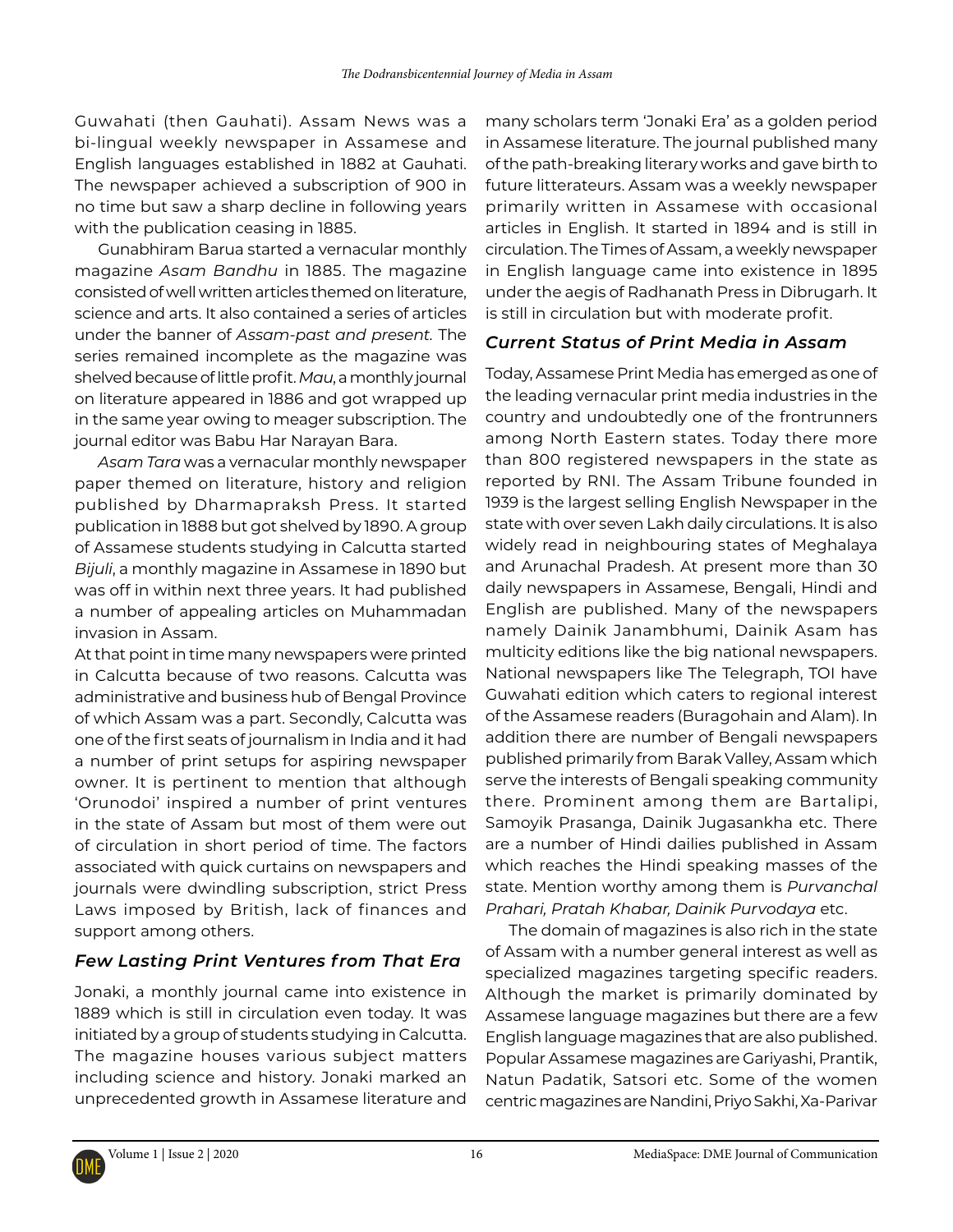among others. There are a few entertainment based magazines too namely Rahasya, Bismoi, Hiya among others. English magazines include TNT, Eclectic, Northeast Sun etc. There are a number of children magazine available which include Sofura, Rongmon among other. Science magazines namely Bigyan Surabhi, Bigyan Jeuti are also published from the state. There are also a good number of magazines on heath and film beat in Assamese language. Following are the contemporary trends in Assamese print media industry

- A large number of vernacular newspapers have started their online editions
- A large of web portals are also in operation but sustainability is an issue them
- Conventional design and layout of pages to accommodate more stories
- Dwindling circulation
- Poor wages for newsmen
- Political parties having stakes in newspaper ownership

### **Electronic Media in Assam**

For a long time, AIR and Doordarshan were the only electronic media available to the people of Assam. As per Table 1, Assam as well as North East got its first taste of audio-visual medium on November 19, 1982

with a TV station at Guwahati (Saikia, 2019). Assam had to wait till 2004 for having its first private satellite channel as NE TV. But the heydays of Assamese TV industry only arrived after 2010 with a number of private TV channels coming into existence. After 2000, a few privately run radio stations came into existence but it could not break the monopoly of AIR. The simple reason is the unmatched reach of this public broadcaster and also the ease of access of AIR all across the state. However, after coming up of private satellite TV channels the market share of Doordarshan has dwindled considerably.

Assam enjoys the highest listenership of radio among all other North Eastern states (Buragohain and Alam). The radio has appreciable popularity among all age groups till now. With the coming up of FM channels the listenership has only increased further owing to more infotainment programs served by these channels. Private FM radio has become a companion to the masses especially in the cities like Guwhati. The growing popularity of private FM channels set the bedrock for emergence of Community Radio in Assam. At present community radio in Assam is government controlled and limited to higher educational institutions. Krishna Kanta Handiqui State Open University owns Jnan Taranga (90.4 FM, established in 2010) while Gauhati

| Serial No      | Name                           | Established in | Category             |
|----------------|--------------------------------|----------------|----------------------|
| 1              | <b>DD NORTHEAST</b>            | 1994           | <b>ENTERTAINMENT</b> |
| $\overline{2}$ | <b>PRAG NEWS</b>               | 2001           | <b>NEWS</b>          |
| 3              | <b>NEWS LIVE</b>               | 2008           | <b>NEWS</b>          |
| 4              | DY 365                         | 2008           | <b>NEWS</b>          |
| 5              | RANG                           | 2009           | <b>ENTERTAINMENT</b> |
| 6              | RAMDHENU                       | 2011           | <b>MUSIC</b>         |
| 7              | <b>RENGONI</b>                 | 2013           | <b>ENTERTAINMENT</b> |
| 8              | <b>NORTHEASTLIVE</b>           | 2013           | <b>NEWS</b>          |
| 9              | <b>JONAK</b>                   | 2014           | <b>ENTERTAINMENT</b> |
| 10             | PRATIDIN TIME                  | 2015           | <b>NEWS</b>          |
| 11             | <b>ASSAM TALKS</b>             | 2015           | <b>NEWS</b>          |
| 12             | <b>NEWS 18 ASSAM NORTHEAST</b> | 2016           | <b>NEWS</b>          |
| 13             | INDRADHENU                     | 2017           | <b>ENTERTAINMENT</b> |
| 14             | DD ASSAM                       | 2020           | <b>ENTERTAINMENT</b> |

**Table 1:** Channel Establishment Year-wise details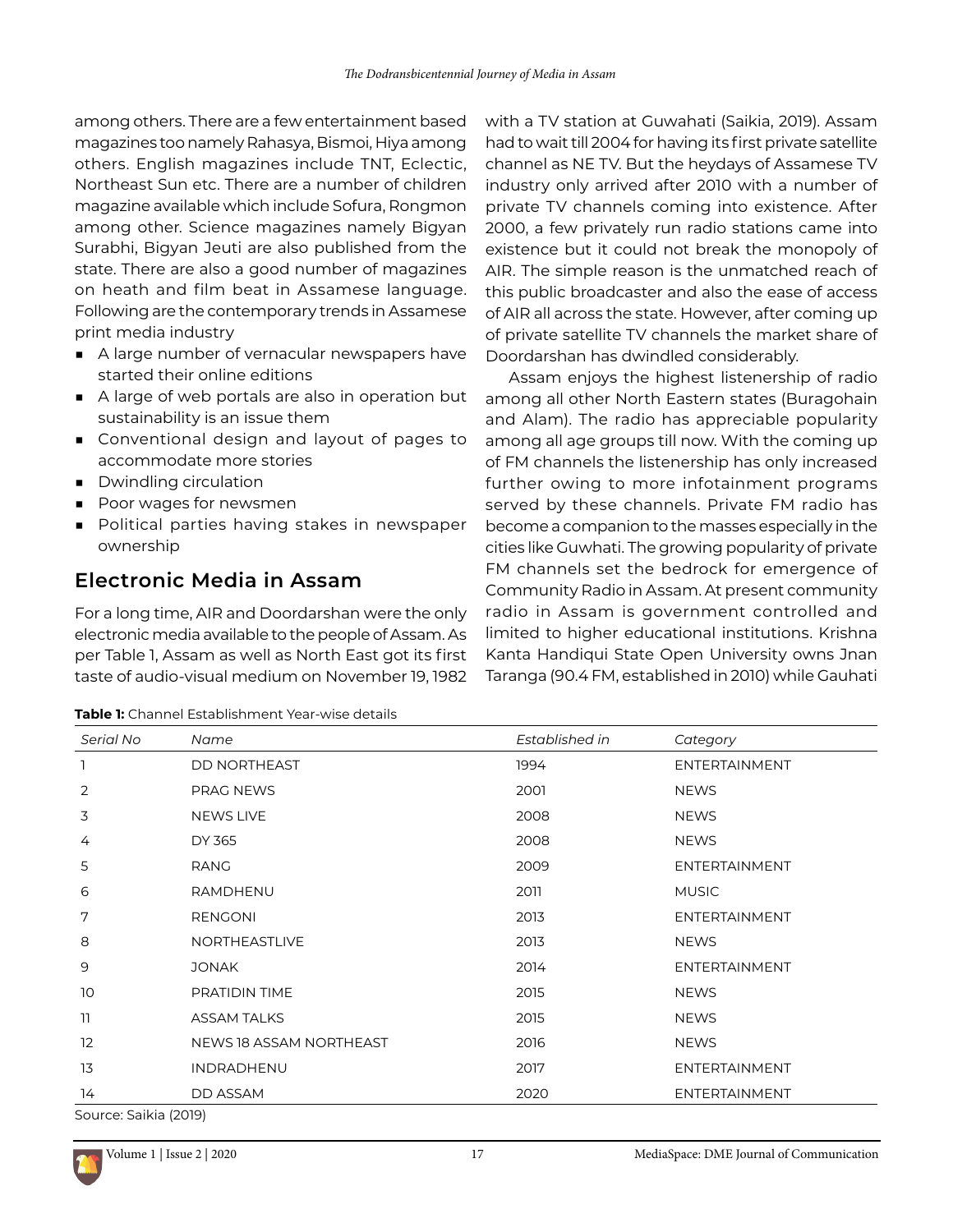University runs Radio Luit (90.8 FM, established in 2011). There is another community radio station in Dibrugrah as Brahmaputra Community Radio (established in 2015).

Doordarshan was the sole TV channel available to Assamese masses till 2004. Assamese TV industry was growing very slowly till that time as there was no competition and no private players as well. NorthEast Television or NE TV came up in 2004 but still it was no match for the public broadcaster. A private satellite channel came up in 2013. After that the floodgates opened and now Assam has more than 10 private satellite channels enjoying enormous popularity among the viewers. It is pertinent to mention that Prag started as cable channel. The following is a list of popular TV channels in Assam

The TV channels especially private satellite channels in Assam inform, educate, and entertain masses through a plethora of content and programs. The Primary language used is Assamese but there are also programs made in English, Bengali, Hindi, Bodo and Nepali to cater the linguistic diversity of the state. At present Assamese TV industry is witnessing a lot of changes which is sure impact the days to come. These are

- Greater and wider choice of contents available to the viewers
- Political parties and figures having both overt and covert stakes in TV channels
- The diminishing quality of presentation of news
- Overt political affiliation shown by news channels through their contents and presentation
- Urban bias or city bias of Assamese TV channels giving only priority to state capital
- Sensational Journalism

### **Film industry in Assam**

Assamese film industry or Jollywood kick started in 1935 with Joymati, a period film based on a play by Lakshinath Bezbaruah and directed by Jyoti Prasad Agarwala. Agarwala was also the producer, script writer and production manager of the film. Since then, Assamese films have developed, although gradually, a style of its own; sensitive, slow paced and striking chords of Assamese society. Later filmmakers like Jahnu Barua and Bhabendra Nath Saikia carried forward the baton of Assamese films and established

it on national cinematic landscape. However, even with a long film history that dates backs to almost 80 years now the Assamese cinema has not been able to capture the market. The simple reason is the dominance of Bollywood over the regional, vernacular films. Post 20th century Jollywood had witnessed the influence of Bollywoodish films on Assamese films. Still Assamese films are overshadowed by other bigger film industries. But off late the situation has changed. Assamese films have been able to attract crowd back to the theatres both commercially and aesthetically. It is evident from the fact that top five all time highest grossing Assamese films were made in last ten years. These are Ratnakar (2019), Kanchanjangha (2019), Mission China (2017), Ramdhenu (2011) and Tumi Ahibane (2017). Till 2019, 50 films made in Assamese have won awards at the prestigious National Film Awards. In 2018, Village Rockstars directed by Rima Das won the Best Feature Film Award at the National Film Awards. 'Aamis' (2019), an Assamese film written and directed by Bhaskar Hazarika won Best Director and Best Actress award at Singapore South Asian International Film Festival and Anurag Kashyap had announced to present the film in India. It comes as a testimony that Bollywood is recognizing the quality of Assames films and ready to work together. The state capital also hosted the Filmfare Awards 2020. So tables are turning gradually for the Assamese film industry as more and more people from mainland are eyeing this state as the next big avenue in Indian Cinema. Some of the newer developments in Assamese film industry are

- Increasing commercial success
- Crowd funding of films
- Experimental genres
- Introductions of streaming sites
- Some of the current issues faced by
- Lack of sufficient audience and screens for projection
- Competition from Hollywood and Bollywood
- Inadequate production and post production facilities at local level

### **Digital Media in Assam**

Since 2017, digital media is witnessing a surge all across the society as well as in Assam. The reason is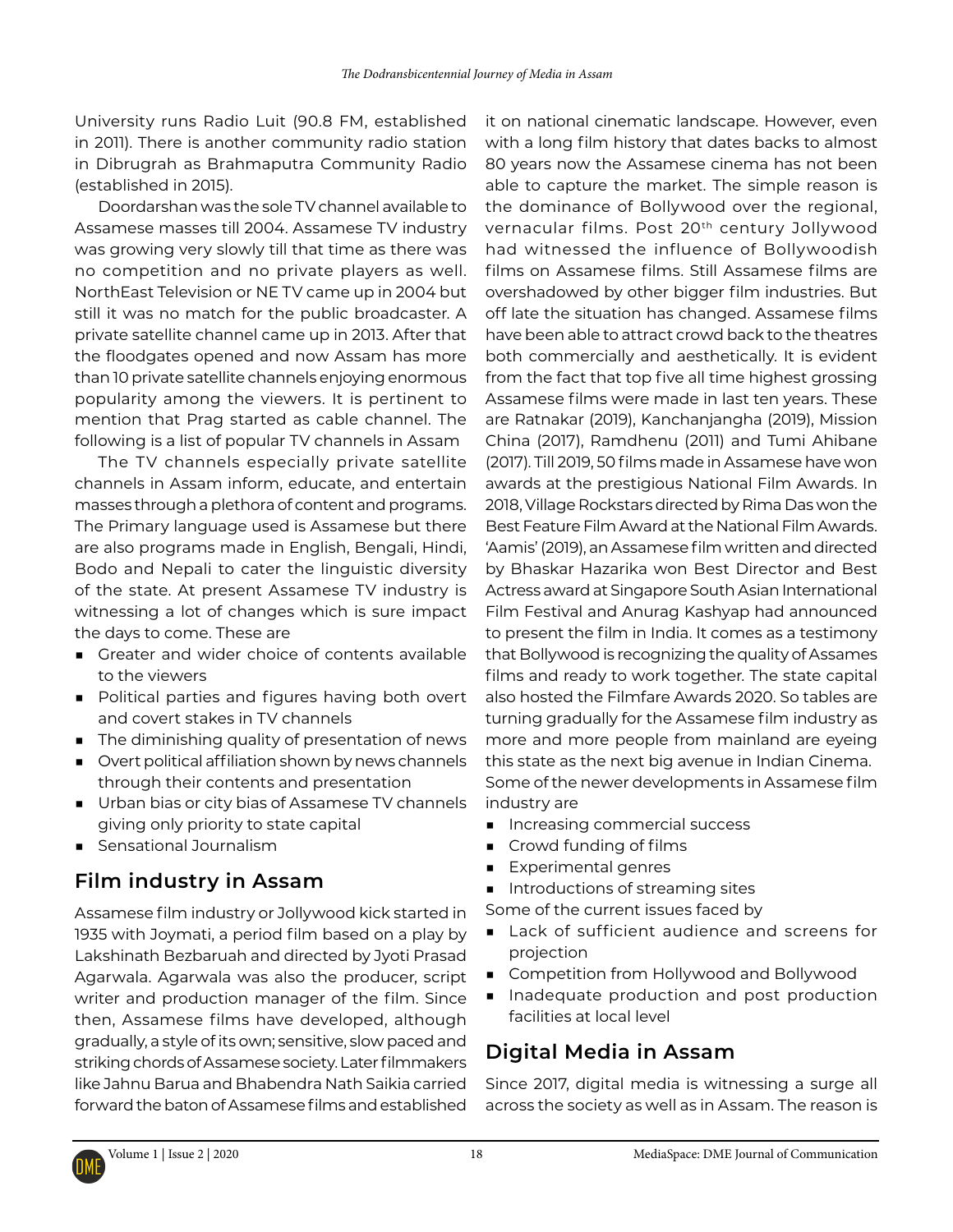fast and cost effective data services doled out by the telecommunications companies. InsideNE is one of first digital ventures to come out in Assam in 2017. Inside Northeast happens to be an independent digital platform which houses citizen journalism stories from across the Northeastern states. But this is a nascent stage for digital media in Assam and it has a long way to go in terms of visual appeal of the user interface and also to go beyond Facebook as a sole medium to connect with the audience. To gather own traffic and ad, the digital media ventures should invest on developing Android and iOS platforms. There are more than 100 pages on social media platform Facebook which are in operation without any licensing or approval from competent authority. These pages mushroom in the state especially when polls are round the corner and they are funded directly or discreetly by political parties and personalities. There are lot many web portals too which publish news and current affairs. In this era of infodemic these portals remain unregulated. Many a times it is alleged that these digital media outlets pass on rumours, half truths as news and rely on click baits to generate more views. Technical and ethical trainings are also issues with regards to digital media outlets in Assam. The self proclaimed reporters and journalists have little exposure to media both academically and professionally. A number of portals are fake and they engineer news in the editing rooms using spin offs and propaganda. In absence of any concrete regulations a section of digital news outlets are dishing out roumours and yellow journalism practices. The pandemic has created a chaos in the media industry too in past two years and many houses have curtailed their operations and as a result many employees were laid off. However, even during the Covid-19 period Assam saw a steady growth in the numbers of digital media operations. Many a times, news items are created to go viral and create unrest in the society. Plagiarized contents are also featured frequently in absence penalties and punishments. Validation of these 'journalists' are another issue because there is no proper approach in places and these people can jump up in gatherings tagging themselves 'reporters' and 'journalists'. Accountability is always causality with such lopsided media practices.

## **Conclusion**

Assamese media has been on a steady rise in its own pace. It might not be wise to compare the growth of media in Northeast with the other parts of the country owing to its unique geography and sociopolitical dynamics. The dodransbicentennial journey of media in Assam has been gradual and upwardly. Print media, the first media to be introduced in Assam has made considerable progress with a good number of dailies, weeklies and periodicals. Publications in various languages cater to the varied linguistic interests of the masses. Although print media is regarded as one of the credible media in contemporary times but print media in Assam has been plagued by dwindling circulation and increasing competition from TV and digital media. To negate this, most of the mainstream newspapers have started digital version. Radio happened to be most sought after media because of its unmatched reach and access in Assam. With the introduction private satellite TV channels popularity of radio had gone down drastically. But in last decade or so there has been reincarnation of radio in the state through private FM channels which provide more infotainment than traditional radio. In addition, community radio is only limited to higher education institutions in Assam. TV industry kicked in the last decade with a number of private satellite channels coming into business. They have directly challenged the monopoly of Doordarshan and have created a niche of their own. It is pertinent to mention that Assamese TV industry is witnessing a plethora of recent developments including political stakes in TV channels, the diminishing quality of presentation of news, overt political affiliation shown by news channels, urban bias and sensational Journalism. Assamese film industry which 86 years now had a humble beginning in 1935 through 'Joymati'. With passage of time Assamese films have developed its own unique style of slow paced sensitive dramas. Off late the scenes are changing with filmmakers restoring to experimentation and this has brought in both commercial and critical success. Digital ventures surged in Assam in 2017 and since then there have mushrooming of web portals and social media pages which provide news and information.